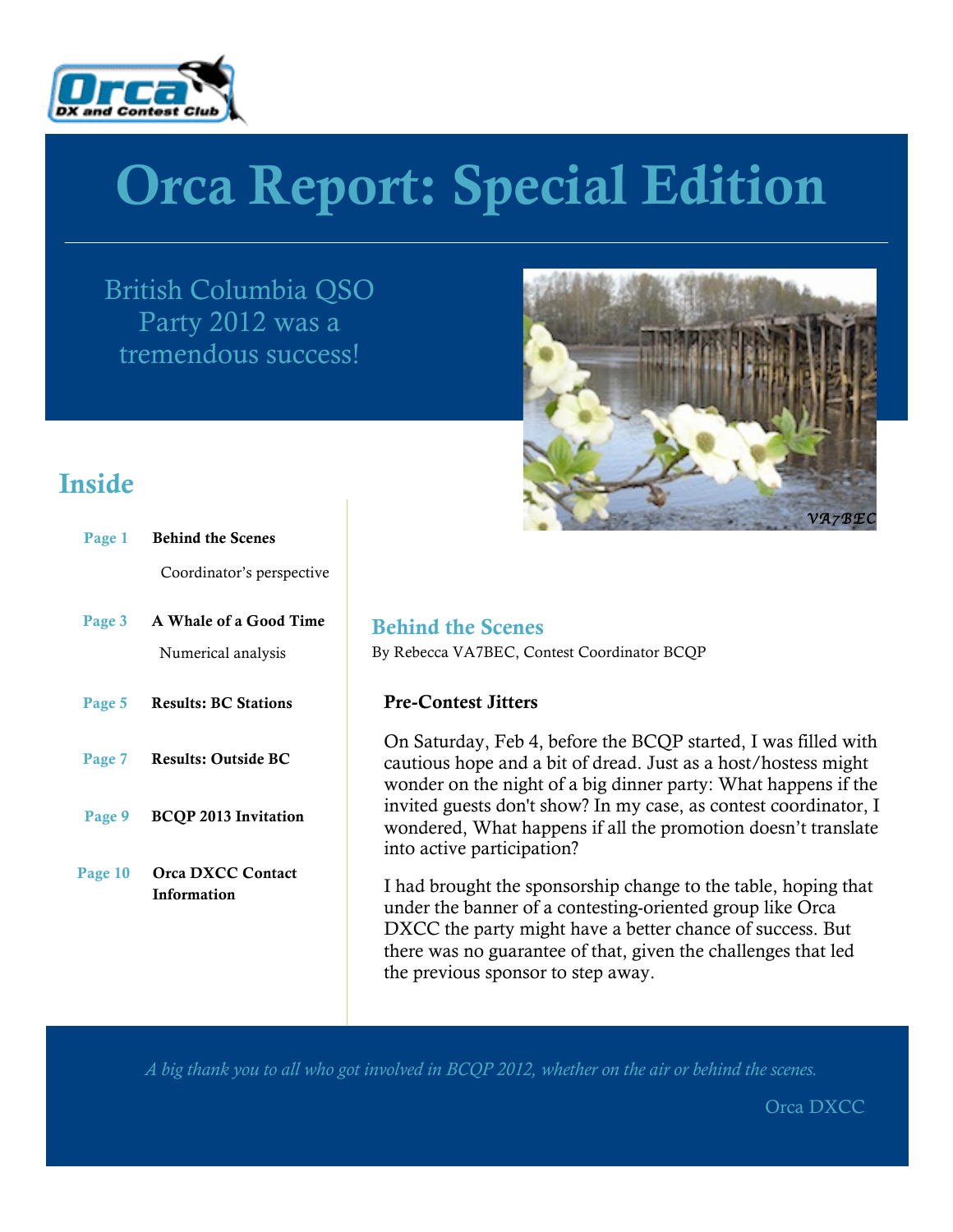

The role of contest coordinator fell to me, probably because I proposed the sponsorship change and had a few years of BCQP behindthe-scenes experience. As coordinator, I could certainly have delegated tasks. But I didn't.\*

First, I didn't want to burden anyone with what could have been an exercise in futility; and second, at that point in time, I thought it would be more efficient, if just one person kept track of correspondence and announcements and that same person fielded associated comments and questions.

\*The website was a major exception. Bud VA7ST did an outstanding job in organizing all the materials I sent him. And talk about fast!

Once the website was up, with all the required rules and tools, I began emailing invitations in earnest. To clubs in BC and beyond. To radiorelated organizations. To online calendars. To reflectors and forums. To people who had participated in previous years.

But what if I hadn't done enough?

### Snowball Promotion

Every few days, I'd google "BCQP" to see where the event popped up. This was important as pre-QP prep, especially since the sponsor had changed. At the very least, I wanted to make sure that any contest calendars and websites mentioning the event had the correct contact email as well as the appropriate link to the most current rules and tools.

I saw that my invitations and emails were being posted on the websites of clubs and organizations, and then picked up somewhere else again. It was like being spotted on the cluster. It was amazing. It gave me hope.

#### Game Day

But still I worried. Even with all the extra promotional support, would stations get on the air to call "CQ CQ BCQP" or answer a CQ?

And so, there I sat in front of the radio on Feb 4, watching the clock tick down to start time, wondering if the next 12 hours would be terribly fun or just terrible.

### It was fun!

Within the first few hours after calls of "CQ BCQP" stopped, logs began popping into my inbox. Logs with hundreds of QSOs. Logs showing a considerable improvement in VE7/VA7 participation. Logs from people who were entering a contest for the first time and/or using logging software for the first time. Logs from multi-op stations where the BCQP had been used as an opportunity to learn about HF. Logs with "That was fun!" in the soapbox or in the log-attached email.

Some BC stations posted outstanding results. They worked most of the 12 hours and took full advantage of all the other QSO party activity that overlapped with the BCQP. A look at cluster history also shows that these stations were spotted many times, which fueled activity and kept callers busy.

By log deadline, I had received 65 logs—an alltime high—with 27 from BC stations and 38 from non-BC stations. There was improvement in the number of Qs in BC logs and also more Qs—though not a huge number—in logs from outside BC, which means there were more BC stations on the air for these stations to contact. Perusing the logs received, I counted about 120 VE7/VA7s who were either participating on their own or as part of a team. That's three times more than in 2011!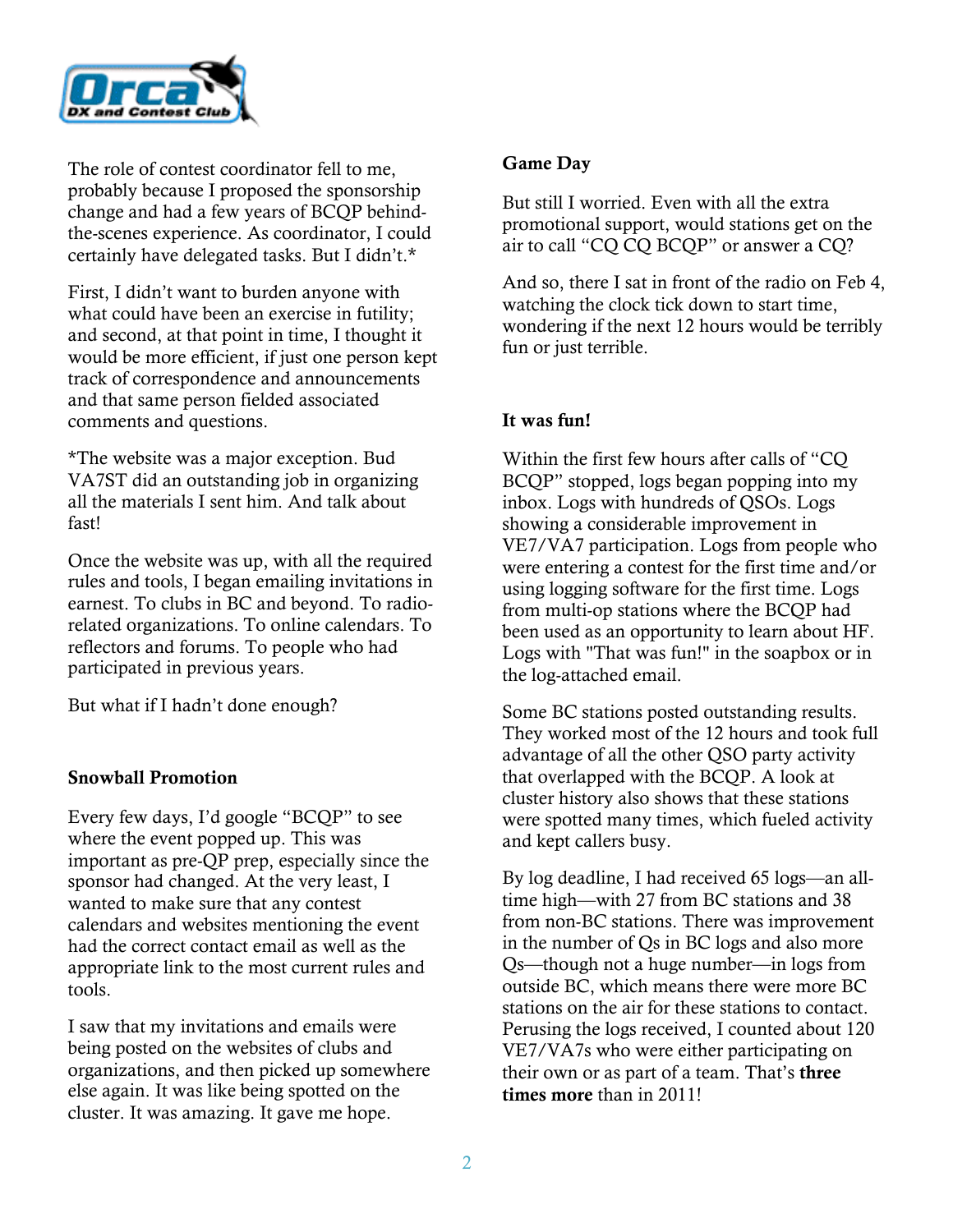

From the log submission total, it's obvious that many single-op stations didn't send in a log. For whatever reason. But at least they were on the air, and that's the primary objective of the BCQP.

In addition, it seems that BCQP 2012 was used as an opportunity to introduce new operators to the world of HF and contesting, albeit casual contesting, and to gain familiarity with radios, antennas and logging software. Not everything went smoothly at every station, but that's radio. We have to learn how to deal with glitches and broken equipment and software that doesn't do what we want no matter how much we curse it.

Now the challenge: to build on the success achieved in 2012 and make 2013 even better, whatever criteria are used. So much depends on BC stations getting on the air, not only to answer CQ CQ BCQP but to call CQ CQ BCQP as well. If the 120+ operators who took to the mic, key

and/or keyboard in 2012 can encourage even just one radio pal to get involved in BCQP 2013, what an incredible party it will be.

### *Soapbox:*

*Three of the four operators at VA7EOC had never operated on the HF bands before. The most often asked question after the BC QSO Party was "When is the next one?" : ) — VA7EOC. A good year for 10 meters, soft on 40, and fewer yet on 80. We spent much of our time troubleshooting issues with our 20/15 meter elements on the TH7DX antenna. Not having 20 and 15 distracted us and troubleshooting took much of our time. We also had a late start due to accessing the building where the station is. A good time was had by all!. —VE7BFC.*

Soapbox continued on next page.

### A Whale of a Good Time

First BCQP under Orca DXCC sponsorship a tremendous success

The sponsor changed, but the objective was the same: To get more BC stations on the air. In the BCQP, BC stations can work anyone anywhere and stations outside BC have to work BC. Consequently, the involvement of BC stations is vital.

From this perspective, BCQP 2012 was a tremendous success.

A comparison of data in submitted logs for 2011 and 2012 reveals a remarkable improvement in participation, in terms of federal electoral districts represented as well as the number of VE7/VA7s on the air and support from outside the province.

In 2011, activity was concentrated in the Lower Mainland, with submitted logs showing contacts with stations in only 15<sup>note 1</sup> of BC's 36 federal

electoral districts—the multipliers in this QSO party since the province does not have the typical QSO party county exchange. In 2012, geographical coverage grew to 27 note 2 federal electoral districts, providing more opportunities to collect multipliers and build a higher score.

Based on callsigns in submitted logs, the number of BC operators who got on the air, either as a single-op or in multi-op stations, more than tripled, from 39 in 2011 to 123 in 2012.

The number of submitted logs jumped from 31 in 2011 to 65 in 2012. A breakdown reveals a 125% increase in logs from BC stations, up from 12, to 27, and a 100% increase in logs from non-BC stations, up from 19, to 38. For the first time ever, two logs came from DX locations (Japan).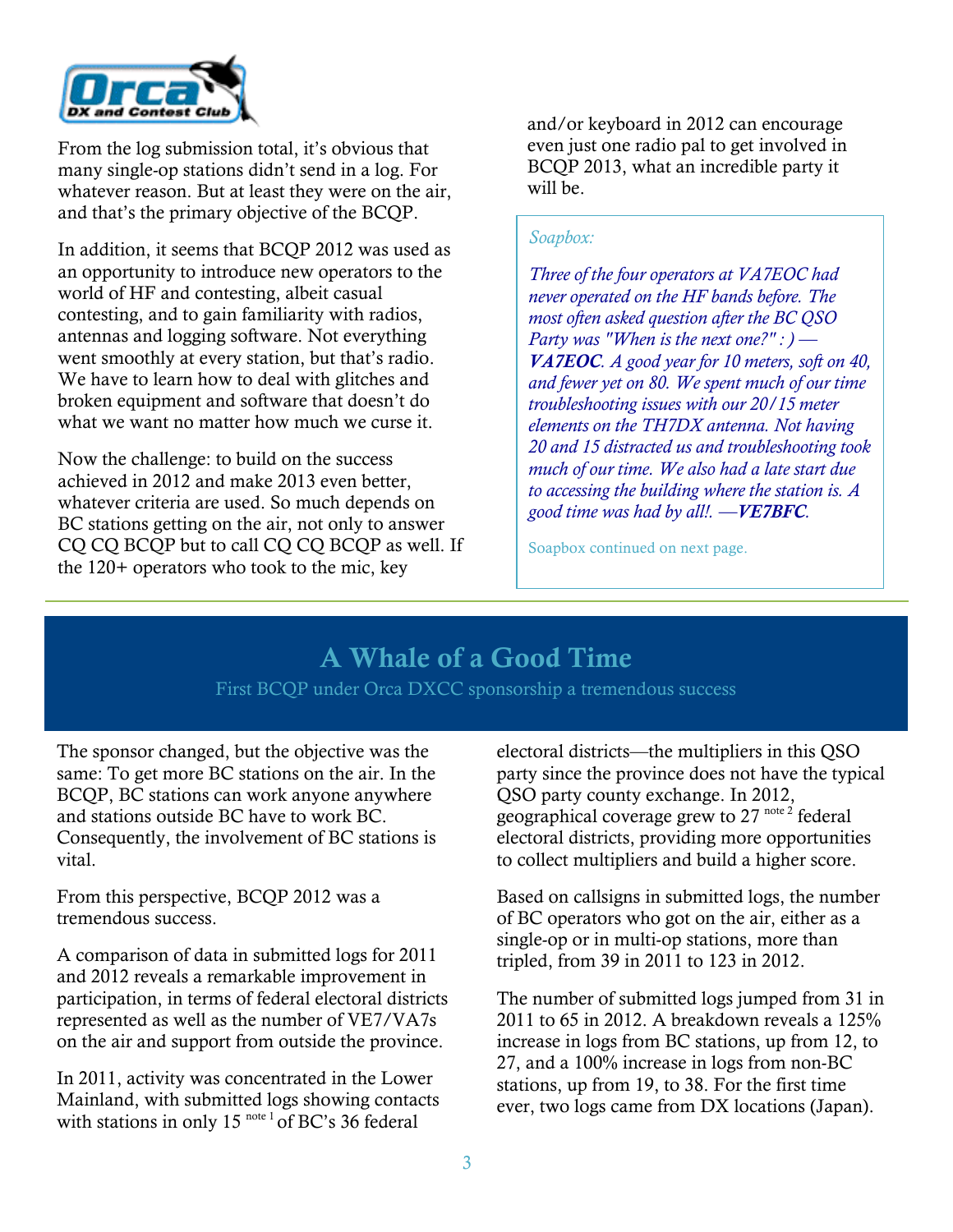

### Soapbox continued

*We had a great time with this contest.... Lets do it again next year. — VE7LFE. Great to see more activity from BC stations this year. — VE7WWW. Thank you for an interesting contest. Hope to find more participation next year. — N7SV. I really enjoyed BCQP 2012. — VE7JT. Had fun but the band conditions weren't in our favour. — VE8GER. Guess I didn't look often enough. Thanks everyone. —W1END. Only part-time between MN QSOs. Will see more of you next year! — VE3KZ. Thank you for sponsoring this event, look forward to next year's! — VA7AQD. Not many contacts but it still was a lot of fun! — VE7TK. Activity was a bit sparse, but had a few busy moments when spotted. Good fun for Orca's first outing in this one. —VA7ST. My first QSO party, and first contesting in a long time. It was fun. — VE7JWS. Great day working from VE7XS 'Project' - glad to participate and support the contest. Looking forward to 2013 maybe Bill can play next year instead of working. — VE7JR. It was good fun. — VE7SP. One more than last year and I heard three that I was unable to work. — W8KNO. Here's an entry from the "other" coast. — VE1NB*

In 2011, only three of the 12 BC logs received had more than 100 Qs. The number quadrupled in 2012, with 12 of the 27 BC logs showing more than 100 Qs. Even at stations where the operator(s) could only spend a few hours here and there during the 12-hour contest period, the number of Qs averaged more than 50.

Because there were more VE7/VA7s on the air, stations outside BC had more opportunities for QSOs with BC stations. This translated into a marked improvement in the number of Qs in logs from outside BC in 2012. The average doubled, moving from four Qs, to eight.

For reference, the top BC result in 2011, irrespective of category, was by Brian VE7WEB (now, VE7WO) with 170 Qs and a score of 32,800 points. He entered in the SINGLE-OP LOW MIXED category. The top non-BC result was by Jules N2WN with 12 Qs and a score of 420 points. He entered in the SINGLE-OP QRP MIXED category.

The 2012 event acquired more of a competitive tone, as Ken VE7BC demolished last year's SINGLE-OP LOW MIXED record by a BC operator with 529 Qs and a score of 167,402 points. Meanwhile, Dick N7RO delivered the best results by a non-BC station with 41 Qs and a score of 3,558 points in the SINGLE-OP LOW MIXED category. Numerous hours at the radio and a determined effort to find multipliers were the keys to these outstanding scores.

Then there is the multi-op class. In 2012, five multi-op stations submitted logs, all reflecting many hours of hard work. While location and power do impact results, the showing by VE7JR was the most amazing in terms of numbers: 866 Qs and a score of 313,492.

It must be noted, however, that the results of all participants are noteworthy, individually, in certain components of the station log or in the fact that someone got involved in a QSO party for the first time, and also overall, in contributing to the success of BCQP 2012. The progress shown in 2012 was made possible by the efforts of everyone who got on the air. Congratulations to you all.

It was a whale of a good time. Let's do it again next year.

Notes:

1. Coverage in 2011: BNW BUD DRE KEL KTC LAN PMM NND NWC NVA SBV SWC SYN VAQ VIC

2. Coverage in 2012: BNW BSI BUD CPG DRE FPK KEL KOC KTC LAN NAA NND NVA NWC OKS PGP PMM PWP RMD SGI SWC SYN VAE VAQ VIC VIN WVS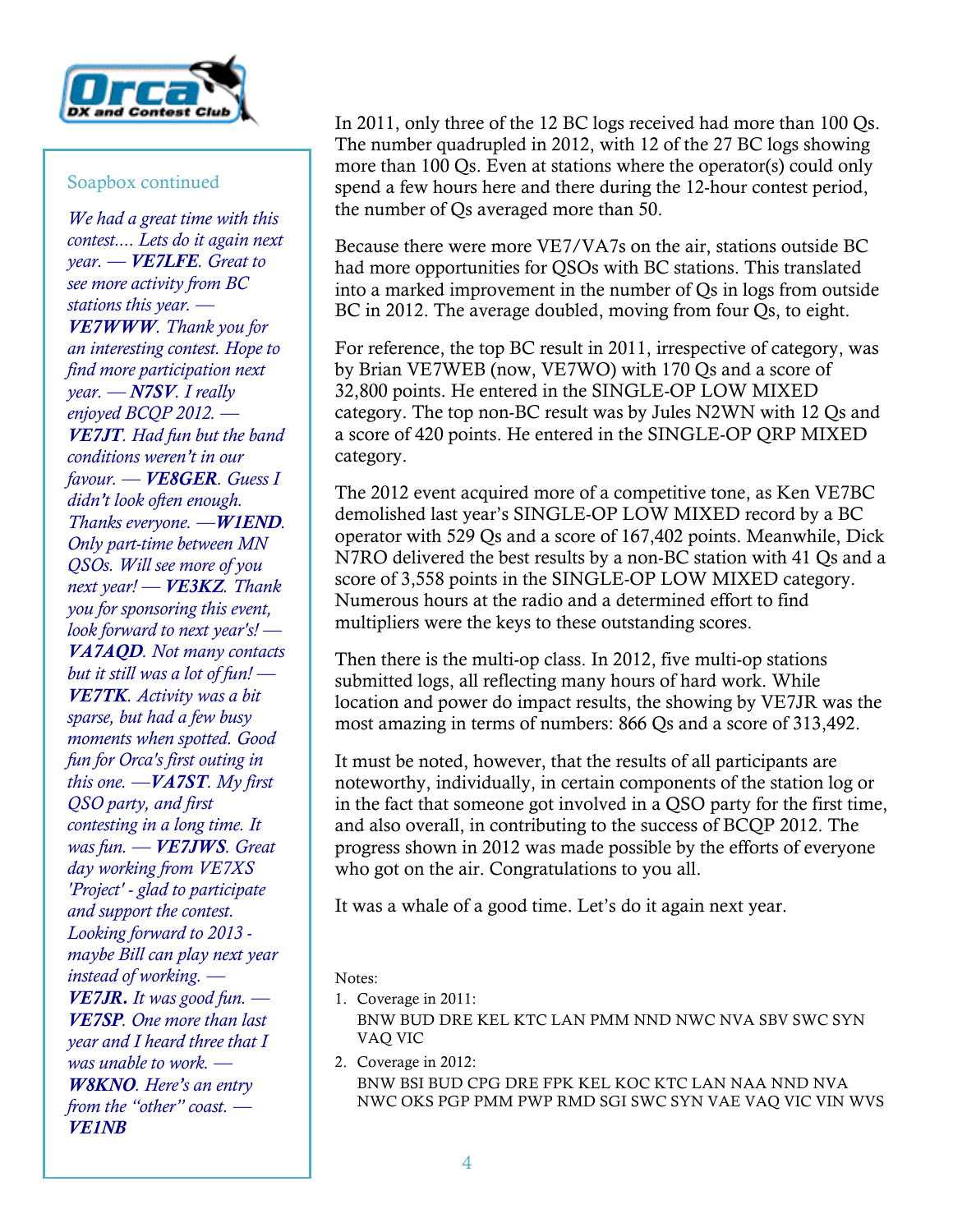

# Results

Total Score = [(CW/DG QSOs @ 4 points + SSB QSOs @ 2 points) x multipliers] + bonus points

### **BC** Stations

| Call                                                 | District                                                                            | $cw$                          | <b>SSB</b>                                     | <b>DG</b> | <b>Total</b><br>Points                | <b>Mults</b>                       | <b>Bonus</b>                       | <b>Total</b><br><b>Score</b>                          | Club                                             |
|------------------------------------------------------|-------------------------------------------------------------------------------------|-------------------------------|------------------------------------------------|-----------|---------------------------------------|------------------------------------|------------------------------------|-------------------------------------------------------|--------------------------------------------------|
| <b>SOLP SSB</b>                                      |                                                                                     |                               |                                                |           |                                       |                                    |                                    |                                                       |                                                  |
| VE7CV<br>VE7JT                                       | <b>KTC</b><br><b>PWP</b>                                                            |                               | 418<br>253                                     |           | 836<br>506                            | 135<br>101                         | 40                                 | 112,900<br>51,106                                     | Orca DXCC                                        |
| VE7JWS                                               | <b>KEL</b>                                                                          |                               | 61                                             |           | 122                                   | 24                                 |                                    | 2,928                                                 | Orchard City<br><b>ARC</b>                       |
| VE7WWW<br>VA7GAP<br>VE7GM<br>VE7GHW                  | <b>KTC</b><br><b>NVA</b><br><b>SWC</b><br>DRE                                       |                               | 37<br>33<br>12<br>13                           |           | 74<br>66<br>24<br>26                  | 32<br>20<br>14<br>$10\,$           | 20<br>40<br>40                     | 2,388<br>1,360<br>376<br>260                          |                                                  |
| <b>SOLP CW</b>                                       |                                                                                     |                               |                                                |           |                                       |                                    |                                    |                                                       |                                                  |
| VA7ST<br>VE7YL                                       | <b>KEL</b><br><b>RMD</b>                                                            | 46<br>45                      |                                                |           | 184<br>180                            | 35<br>32                           | $20\,$                             | 6,460<br>5,760                                        | Orca DXCC<br>Orca DXCC                           |
| <b>SOLP MIXED</b>                                    |                                                                                     |                               |                                                |           |                                       |                                    |                                    |                                                       |                                                  |
| VE7BC<br>VE7WO<br>VA7AQD<br>VE7MID<br>VE7KE<br>VE7FO | <b>NND</b><br><b>NND</b><br><b>KTC</b><br><b>BUD</b><br><b>KTC</b><br><b>VAQ</b>    | 29<br>$\mathbf{1}$<br>$\,1\,$ | 525<br>173<br>22<br>16<br>15<br>$\overline{7}$ | 4<br>17   | 1,066<br>462<br>112<br>36<br>30<br>18 | 157<br>114<br>37<br>21<br>17<br>11 | 40<br>40<br>$20\,$<br>$20\,$<br>40 | 167,402<br>52,708<br>4,164<br>776<br>550<br>198       | Orca DXCC<br>Orca DXCC<br><b>BCDX</b>            |
| <b>SOHP SSB</b>                                      |                                                                                     |                               |                                                |           |                                       |                                    |                                    |                                                       |                                                  |
| VE7SNC                                               | PGP                                                                                 |                               | 273                                            |           | 546                                   | 57                                 |                                    | 31,122                                                |                                                  |
| <b>SOHP MIXED</b>                                    |                                                                                     |                               |                                                |           |                                       |                                    |                                    |                                                       |                                                  |
| VE7VR<br>VA7KO<br>VE7IO<br>VE7TK<br>VA7FC<br>VE7SP   | <b>BNW</b><br>DRE<br><b>SWC</b><br>$\operatorname{SGI}$<br><b>VIN</b><br><b>DRE</b> | $\sqrt{5}$<br>68<br>42        | 203<br>$\mathfrak{Z}$<br>42<br>120<br>83<br>9  | 21<br>3   | 426<br>362<br>252<br>240<br>178<br>18 | 99<br>69<br>66<br>50<br>59<br>11   | 60<br>60<br>80<br>20<br>20         | 42,234<br>25,038<br>16,712<br>12,000<br>10,522<br>218 | Orca DXCC<br>Orca DXCC<br>Orca DXCC<br>Orca DXCC |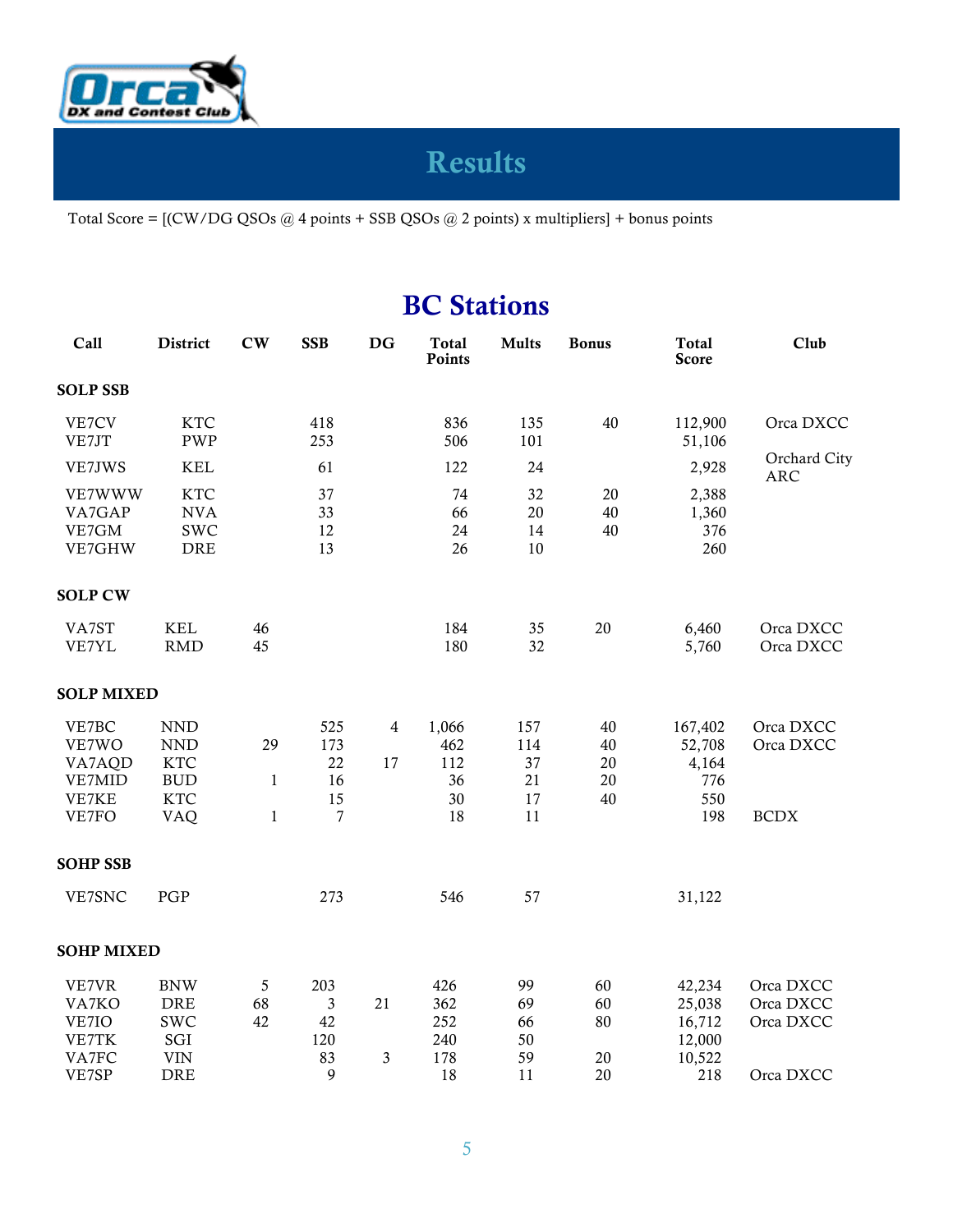

| <b>MOLP - SSB</b>                  |            |     |     |                |       |     |    |         |                           |
|------------------------------------|------------|-----|-----|----------------|-------|-----|----|---------|---------------------------|
| VA7EOC                             | <b>VAE</b> |     | 126 |                | 252   | 67  | 20 | 16,904  | <b>VECTOR</b>             |
| <b>MOLP - MIXED</b>                |            |     |     |                |       |     |    |         |                           |
| VE7BFC                             | <b>BUD</b> |     | 112 | $\overline{4}$ | 240   | 71  | 20 | 17,060  | <b>BCIT ARC</b>           |
| VE7OGO                             | <b>KEL</b> | 1   | 103 |                | 210   | 52  | 20 | 10,940  | Orchard City<br>ARC       |
| <b>MOHP - SSB</b>                  |            |     |     |                |       |     |    |         |                           |
| VE7JR                              | <b>LAN</b> |     | 866 |                | 1,732 |     |    | 313,492 | Orca DXCC                 |
| <b>VE7LFE</b>                      | <b>PMM</b> |     | 534 |                | 1,068 | 105 | 40 | 112,180 | Maple Ridge<br><b>ARC</b> |
| <b>Sponsor Station: MOHP MIXED</b> |            |     |     |                |       |     |    |         |                           |
| VA7ODX                             | <b>BNW</b> | 106 | 311 | 62             | 1,294 | 219 |    | 283,386 | Orca DXCC                 |

#### Multi-Op Stations

VA7EOC: VE7CTC VE7EES VA7KMG VA7ODX: VA7BEC VA7KO VE7FO VE7XF VE7BFC: VA7XI VE7SDI VE7WNK VE7JR: AA7CH VA7AQ VA7XB VE7CZV VE7DPE VE7IDI VE7JR VE7XS VE7LFE: VA7BZ VA7VX VA7ZJR VE7EAR VE7FY VE7LFE VE7QJ VE7XX VE7OGO: VA7AMW VE7EFG VE7ENP VE7FI VE7MSS VE7XY

> *From the log-checker's notebook: The abbreviation for Nebraska is NE not NB, which is the abbreviation for New Brunswick.*

*Trivia: Nebraska had been abbreviated NB by the US Postal Service initially but was changed in 1969 to NE to avoid confusion with New Brunswick. Indeed!*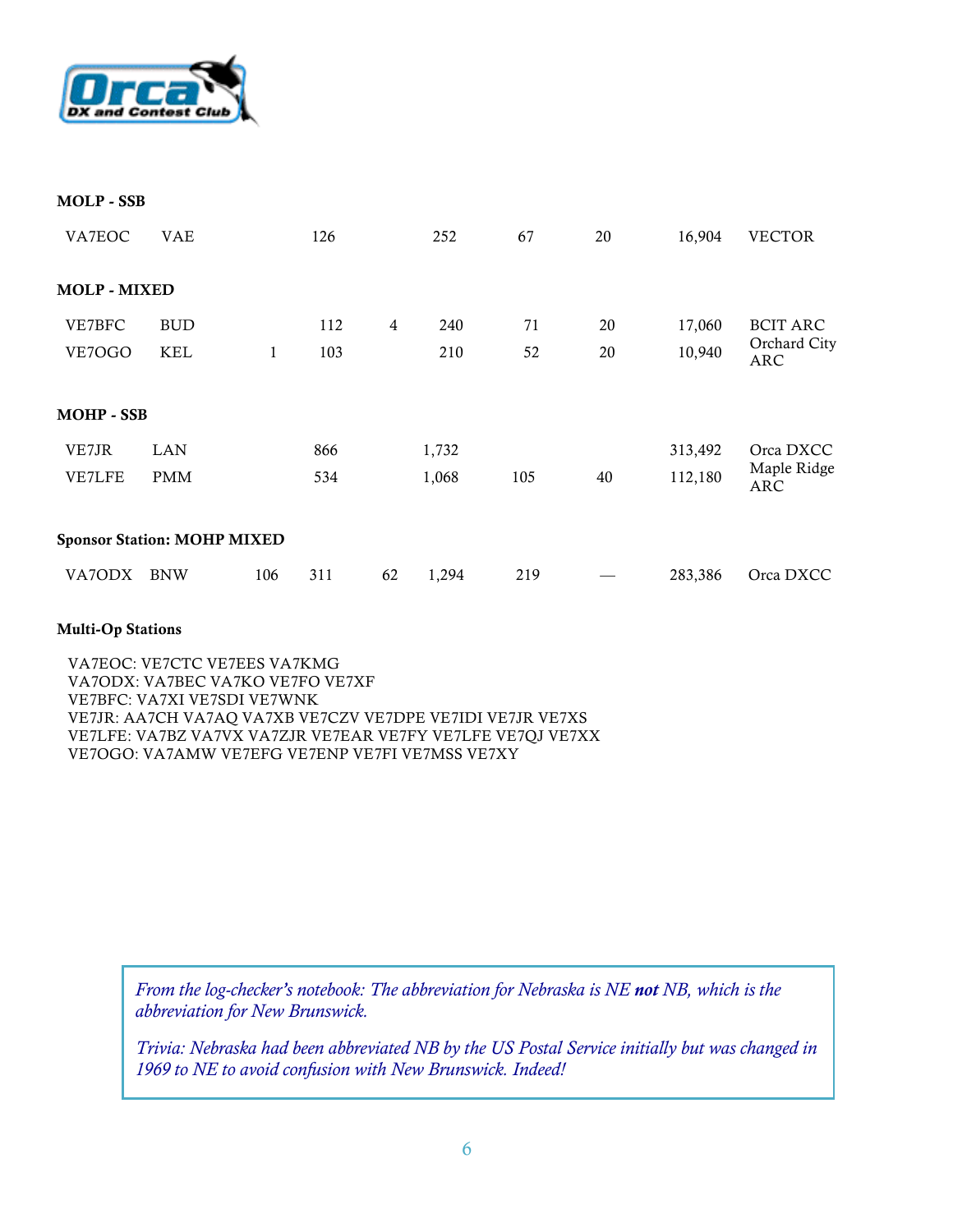

### Outside BC

| Call                                                                                                                                                   | P/S/<br><b>DX</b>                                                                                                                                                                           | $cw$                        | <b>SSB</b>                                                                                                                                 | <b>DG</b>        | <b>Mults</b>                                                                                                                                | <b>Bonus</b>                                       | Total<br><b>Score</b>                                                                                          | Club                                                                                                                                                                                                      |
|--------------------------------------------------------------------------------------------------------------------------------------------------------|---------------------------------------------------------------------------------------------------------------------------------------------------------------------------------------------|-----------------------------|--------------------------------------------------------------------------------------------------------------------------------------------|------------------|---------------------------------------------------------------------------------------------------------------------------------------------|----------------------------------------------------|----------------------------------------------------------------------------------------------------------------|-----------------------------------------------------------------------------------------------------------------------------------------------------------------------------------------------------------|
| <b>SOQRP DG</b>                                                                                                                                        |                                                                                                                                                                                             |                             |                                                                                                                                            |                  |                                                                                                                                             |                                                    |                                                                                                                |                                                                                                                                                                                                           |
| JM2RUV                                                                                                                                                 | <b>JA</b>                                                                                                                                                                                   |                             |                                                                                                                                            | $\mathbf{1}$     | $\,1$                                                                                                                                       |                                                    | $\overline{4}$                                                                                                 |                                                                                                                                                                                                           |
| <b>SOQRP MIXED</b>                                                                                                                                     |                                                                                                                                                                                             |                             |                                                                                                                                            |                  |                                                                                                                                             |                                                    |                                                                                                                |                                                                                                                                                                                                           |
| KS4X                                                                                                                                                   | <b>TN</b>                                                                                                                                                                                   | $\mathbf{2}$                | 9                                                                                                                                          |                  | 10                                                                                                                                          | 40                                                 | 300                                                                                                            | Tennessee Contest Group                                                                                                                                                                                   |
| <b>SOLP SSB</b>                                                                                                                                        |                                                                                                                                                                                             |                             |                                                                                                                                            |                  |                                                                                                                                             |                                                    |                                                                                                                |                                                                                                                                                                                                           |
| W7WEC                                                                                                                                                  | WA                                                                                                                                                                                          |                             | 21                                                                                                                                         |                  | 19                                                                                                                                          | 40                                                 | 838                                                                                                            | Western Washington DX Club                                                                                                                                                                                |
| AE6YB                                                                                                                                                  | CA                                                                                                                                                                                          |                             | 18                                                                                                                                         |                  | 16                                                                                                                                          | 20                                                 | 596                                                                                                            | Northern California Contest<br>Club                                                                                                                                                                       |
| VA3GKO<br>KF7GYE<br>WA5SWN<br>K2DSL<br>N7VS<br>N9WL<br>VE8GER<br>K7JKM<br>W7KAM<br>KD8GRG<br>W8KNO<br>KE4KE<br>VE3EXW<br><b>W0NFS</b><br>VE9ML<br>K0VG | <b>ON</b><br>$\mathbf{A}\mathbf{Z}$<br>$\mathop{\mathrm{KS}}$<br>${\rm NJ}$<br><b>OR</b><br>$\rm{NM}$<br>NT<br><b>OR</b><br>MO<br>MI<br>OH<br>MN<br><b>ON</b><br>M <sub>O</sub><br>NB<br>MN | checklog                    | 12<br>12<br>10<br>10<br>7<br>$\overline{7}$<br>$\overline{7}$<br>$\overline{7}$<br>6<br>5<br>3<br>3<br>3<br>$\overline{c}$<br>$\mathbf{1}$ |                  | 11<br>11<br>10<br>9<br>$\overline{7}$<br>6<br>6<br>$\overline{7}$<br>6<br>$\overline{4}$<br>3<br>3<br>3<br>$\boldsymbol{2}$<br>$\mathbf{1}$ | 20<br>20<br>20<br>20<br>20<br>20<br>20<br>20<br>20 | 284<br>284<br>220<br>200<br>118<br>104<br>104<br>98<br>72<br>60<br>38<br>18<br>18<br>$\,8\,$<br>$\overline{2}$ | Contest Club Ontario<br>Bergen ARA<br>Willamette Valley DX Club<br>Society of Midwest Contesters<br>Minnesota Wireless<br>Association<br>Oakville ARC<br>Mississippi Valley DXCC<br>Maritime Contest Club |
| <b>SOLP CW</b>                                                                                                                                         |                                                                                                                                                                                             |                             |                                                                                                                                            |                  |                                                                                                                                             |                                                    |                                                                                                                |                                                                                                                                                                                                           |
| <b>VE1NB</b><br>N3KR<br>W1END<br>JA2CUS                                                                                                                | <b>NS</b><br>PA<br>$\rm{NH}$<br>JA                                                                                                                                                          | 9<br>5<br>4<br>$\mathbf{1}$ |                                                                                                                                            |                  | 9<br>$\sqrt{5}$<br>$\overline{\mathbf{4}}$<br>1                                                                                             | 60<br>20<br>20                                     | 384<br>120<br>84<br>$\overline{4}$                                                                             | Maritime Contest Club<br>Frankfurt Radio Club<br>Yankee Clipper Contest Club                                                                                                                              |
| <b>SOLP DG</b>                                                                                                                                         |                                                                                                                                                                                             |                             |                                                                                                                                            |                  |                                                                                                                                             |                                                    |                                                                                                                |                                                                                                                                                                                                           |
| W4JHU                                                                                                                                                  | $\mathsf{V}\mathsf{A}$                                                                                                                                                                      |                             |                                                                                                                                            | $\boldsymbol{2}$ | $\mathbf{2}$                                                                                                                                | 40                                                 | 56                                                                                                             |                                                                                                                                                                                                           |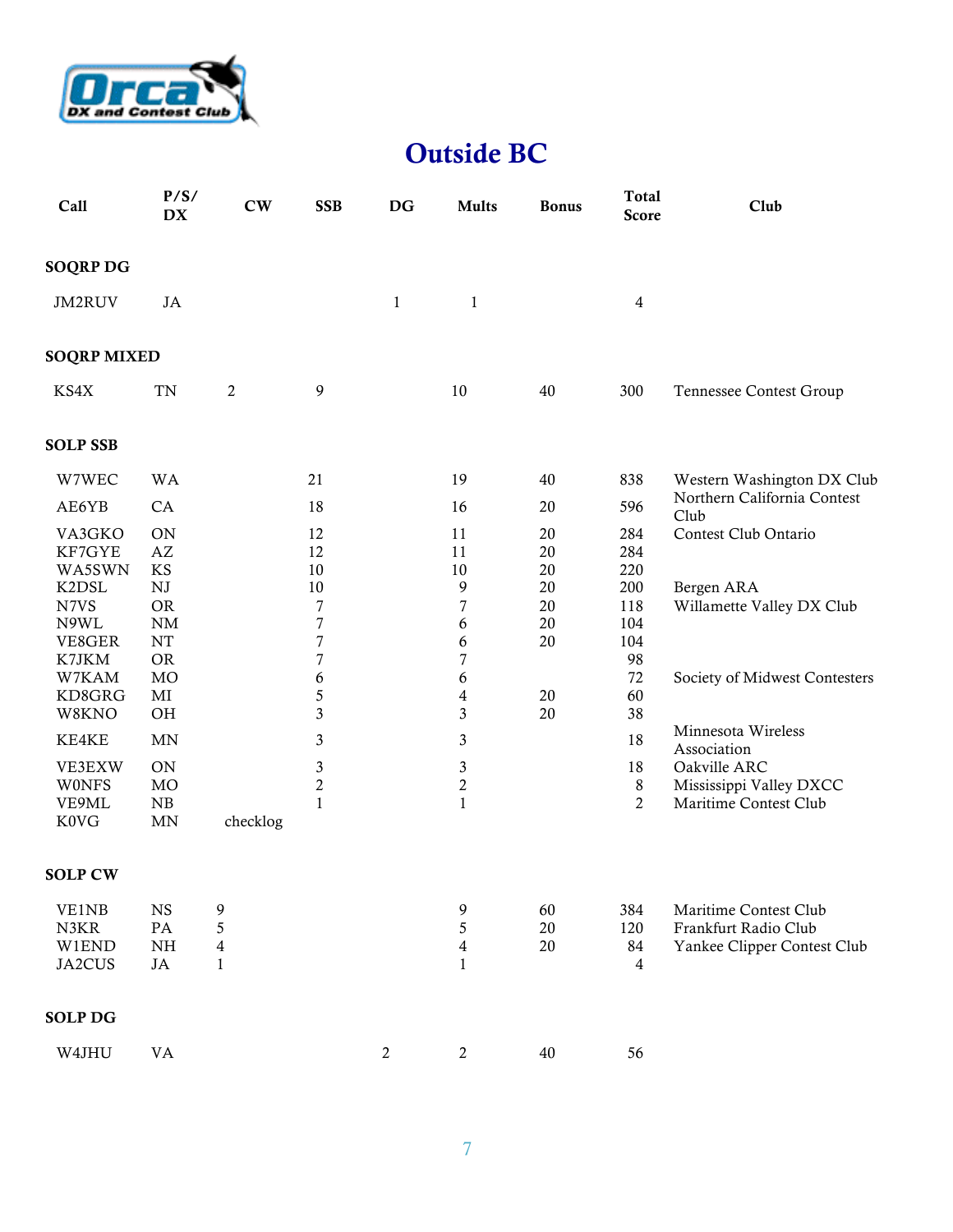

#### SOLP MIXED

| N7RO              | <b>WA</b> | 5              | 35             | 1              | 37             | 80 | 3,558 | Orca DXCC                             |
|-------------------|-----------|----------------|----------------|----------------|----------------|----|-------|---------------------------------------|
| ND3D              | MD        | 8              | 3              |                | 11             | 40 | 458   | Potomac Valley Radio Club             |
| WB7CYO            | ID        |                | 11             | $\overline{c}$ | 11             | 20 | 350   |                                       |
| W4BK              | TN        | $\overline{4}$ | 3              |                | $\overline{7}$ | 20 | 174   | <b>Tennessee Contest Group</b>        |
| VE2AWR            | QC        | 6              |                |                | 6              | 20 | 164   |                                       |
| VE9OA             | NB        | 1              | $\overline{4}$ |                | 5              | 20 | 80    |                                       |
| KC7H              | WA        |                | 4              |                | 4              |    | 32    |                                       |
| NY4JB             | TN        |                | 1              |                | 1              |    | 2     | <b>Tennessee Contest Group</b>        |
| <b>SOHP SSB</b>   |           |                |                |                |                |    |       |                                       |
| W1NVT<br>(W1SJ)   | <b>VT</b> |                | 8              |                | 6              |    | 96    | Radio Amateurs of<br>Northern Vermont |
| <b>SOHP CW</b>    |           |                |                |                |                |    |       |                                       |
| VE1OP             | <b>NS</b> | 4              |                |                | 4              | 40 | 104   | Maritime Contest Club                 |
| <b>SOHP MIXED</b> |           |                |                |                |                |    |       |                                       |
| VE3KZ             | <b>ON</b> | $\overline{c}$ | 9              |                | 11             | 40 | 326   | Contest Club Ontario                  |
| KB2SSZ            | NY        | $\overline{4}$ | 5              |                | 8              | 20 | 228   |                                       |
| KR9E              | IN        |                | 5              |                | 5              | 20 | 70    | Daviess County ARC                    |

*From the log-checkers' notebook: Check your log before you submit it to ensure you have input the correct category information (class, mode, power and operator callsign(s)).*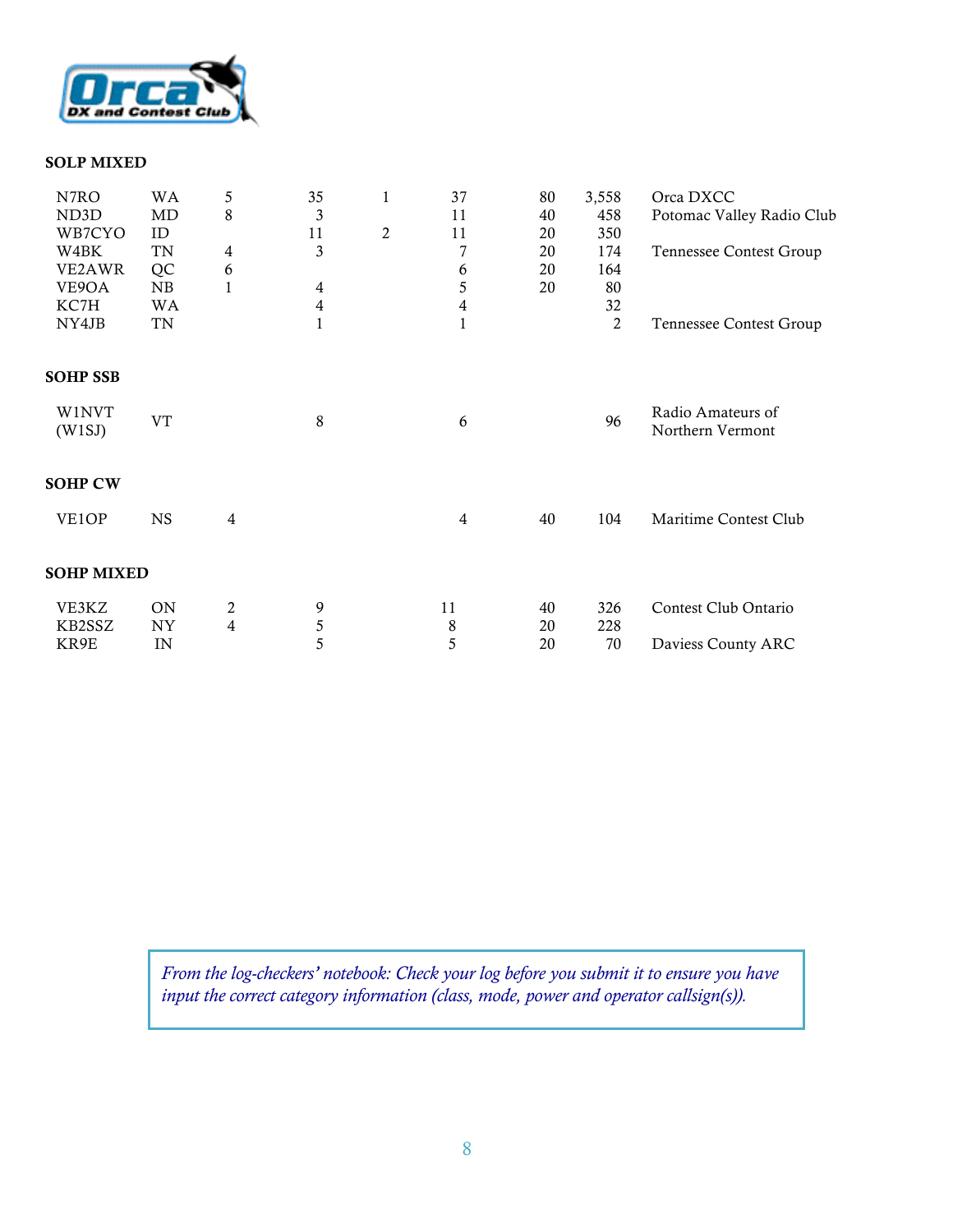

**Mark Your Calendars: First Saturday in February**

## **British Columbia QSO Party 2013**

### **1600z February 2 to 0400z February 3**

### **Objectives:**

Stations outside British Columbia, make as many contacts as you can with VE7/VA7 stations.

British Columbia stations, make as many contacts as you can with other stations in the province as well as the rest of Canada, into the United States and beyond.

- ✔ Original-photo certificates for top scores in all classes, BC and outside BC.
- $\vee$  The BCQP is fully supported by N1MM contest logging software and CQ/X GPS-enabled software for mobile contesting.
- ✔ Go to http://orcadxcc.org/bcqp.html for rules, tools and updates.

### Questions?

Email the contest coordinator, Rebecca VA7BEC at va7bec@rac.ca or bcqp@orcadxcc.org

**Join Orca DXCC in BCQP 2013.** 

**We'll have a(nother) whale of a good time!**